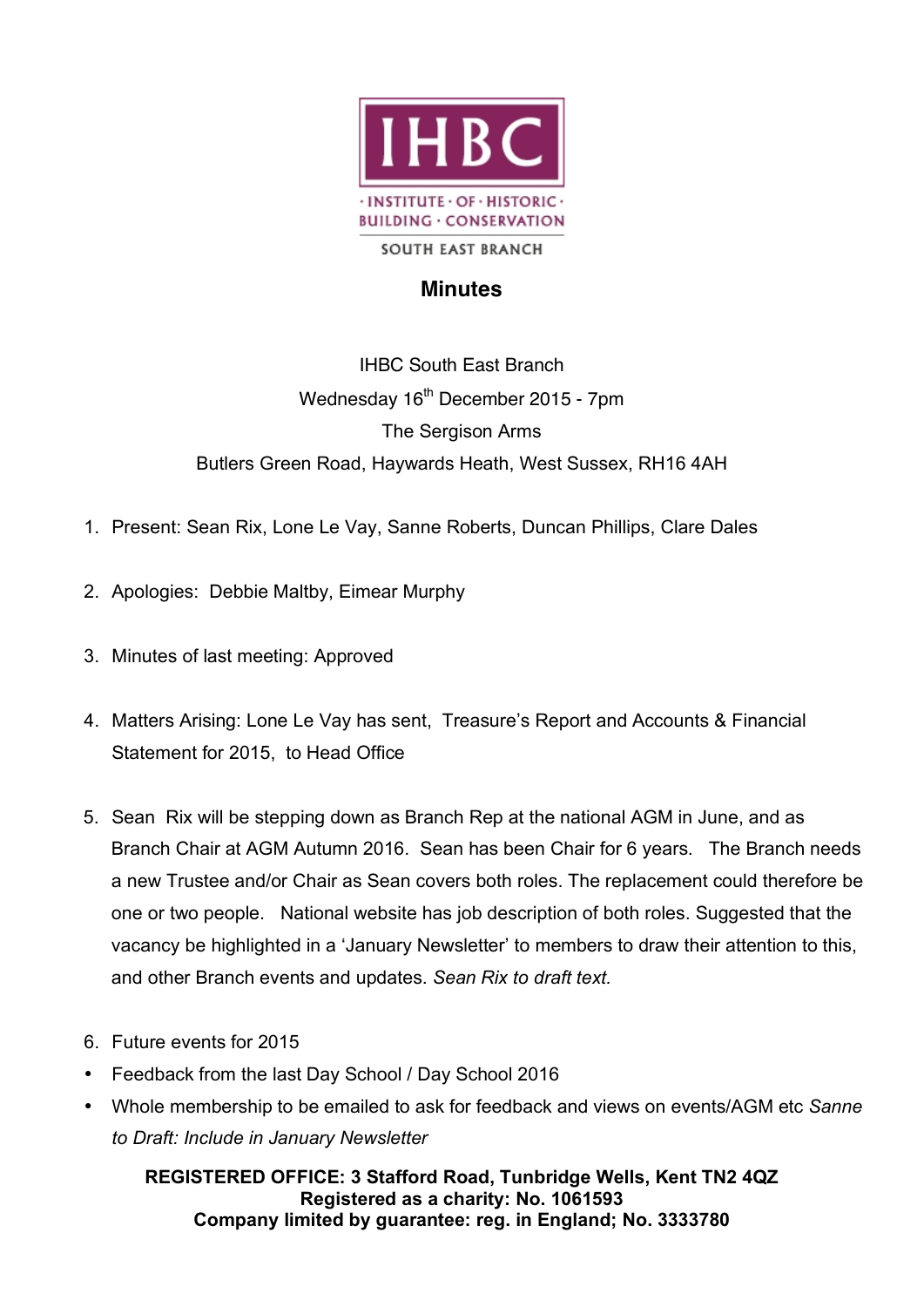- Feeling is to plan early/at first meeting in 2016 to allow planning and advertising. Need to decide on theme and location. Possibles:
	- o Landscapes/Parks And Gardens
	- $\circ$  20<sup>th</sup> Century Architecture: What's getting listed? Pubs and end of life structures; Repair and Longevity
	- o Materials: Specifier's Talks Flint/Lead/Brick/Thatch/Stone etc
	- $\circ$  Suggested joint with RIBA / RTPI
	- o *All to consider and report back at next meeting*
	- Possible Evening sessions:
	- LBC Changes in 2016
	- Venues for Events: Look at Geographic data may inform possible venues, although proximity to place of work may be a draw. Possibly include social with meeting ie meet in pub/bar with a room. Eg Sergison Arms. *CD to look at Geographic spread of SE Members*
	- Suggested that events fit CPD and competencies
	- Brighton Sewer Tour Poss with SPAB 50 people max. We would book and manage
	- Janita Bagshawe Has kindly offered a backstage tour at The Royal Pavilion Brighton. Possibly joint event with Sewer Tour *SR to contact*
	- Bombay Gin Distillery, Laverstoke Mill, Hampshire. Possible summer social. *SRoberts to investigate*
	- Membership Seminar: Possibility of joint/roving hosting of event with South Region & London Region *CD to contact regions and suggest*
- 7. Feedback from IHBC Council+ Meeting: Sanne Roberts /Sean Rix reported back-Discussed where:
	- o Whitepaper on LBCs
	- o Perception of/Competency of Conservation Officers
	- o Kate Kendal putting together document relating to volunteer time in 2015. She will be in touch, so be ready to provide estimate of hrs. Include meetings and other tasks, but not travel time.
	- o Corporate Plan

## **REGISTERED OFFICE: 3 Stafford Road, Tunbridge Wells, Kent TN2 4QZ Registered as a charity: No. 1061593 Company limited by guarantee: reg. in England; No. 3333780**